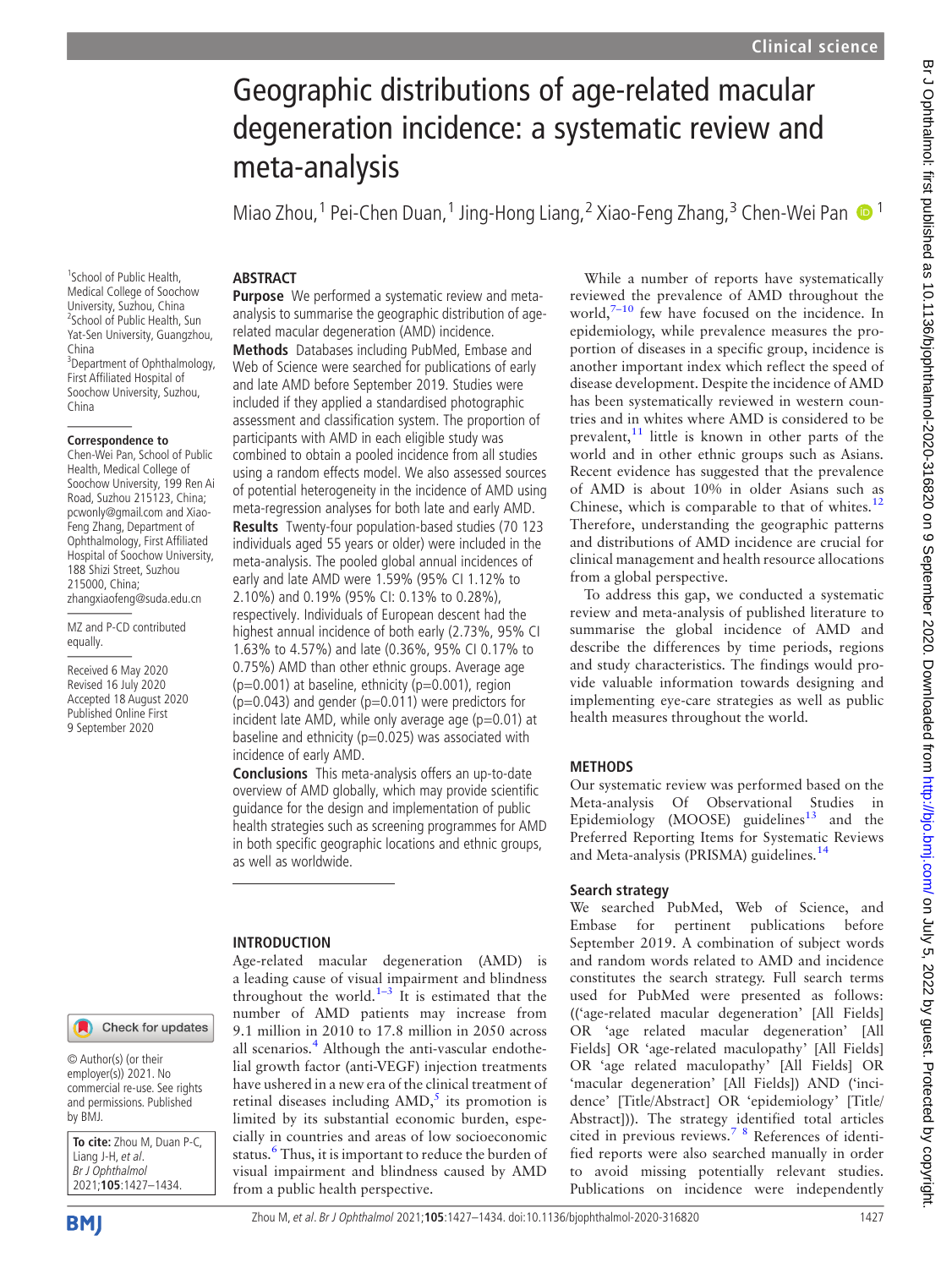searched and scanned by two authors (MZ and PCD). Any disagreement was resolved through discussion.

## Eligibility criteria

Studies were included if they were original research reports describing the incidence of AMD (including early, late and/or any AMD). Additional full-text reviews were included if they: (1) were population-based study conducted from a non-diseased condition whether in only one or both eyes at baseline; (2) reported at least a follow-up duration of 2 years with a followup rate of being at least 50%; (3) had a standardised classification system (either the Wisconsin age-related maculopathy grading system,<sup>15</sup> the international classification for  $\text{AMD}$ ,<sup>[16](#page-6-10)</sup> or other study-specific classification system); (4) used a standardised photographic assessment of AMD; (5) clearly described geographic area and year of survey; (6) were published in English language only; (7) included at least 100 participants at baseline.

Studies were excluded if they: (1) were not population-based (hospital audits, surveys or clinics); (2) included non-specific volunteers or particular professions with the exception of a study of American watermen<sup>[17](#page-6-11)</sup>; (3) only carried out physical examination by funduscope or slit lamp for AMD diagnosis or made self-reported diagnoses; (4) performed ocular fundus examinations only in those with vision impairment (as they may represent a subgroup with disease); (5) did not report original data (eg, reviews, editorials); (6) recorded the number of eyes with AMD rather than the number of individuals.

## AMD grading

On account of the Wisconsin Age-Related Maculopathy Grading System and International Classification System, early AMD was defined as the presence of large indistinct soft drusen, reticular drusen or the copresence of large distinct soft drusen and retinal pigmentary abnormalities (hyperpigmentation or depigmentation of retinal pigment epithelial cells) within the macula, in the absence of any late AMD lesions. Late AMD was defined as the presence of neovascular AMD, indicated by retinal pigment epithelial or neurosensory subretinal detachment, retinal or subretinal haemorrhage, subretinal fibrosis or old atrophic disciform scars, or photocoagulation scars with a history of neovascular AMD, or the presence of pure geographic atrophy within the macula, as described in the International Age-Related Maculopathy Classification.

## Data collection and risk of bias assessment

The following information was collected from each eligible study in the analysis: geographic location, study name, first author, publication year, age range, ethnicity, follow-up duration, response rate, definition of AMD, sample size, year of baseline exam, annual incidence rates of early or late AMD cases, or both. Based on the classification of United Nations Population Division (2011), regions were divided into Asia, North America, Europe, Africa, Oceania and Latin America & Caribbean.

A modified edition of the risk of bias tool developed by Hoy and colleagues<sup>[18](#page-6-12)</sup> was employed in assessing the quality of the eligible studies ([table 1\)](#page-2-0). The areas assessed included seven items including study setting, study design, response rate, ascertainment of AMD, exclusion of prevalent AMD, sex subgroups and severity of incident cases. High risk, and unclear were scored as '1', while low risk was scored as '0' for each item. We have present risk of bias and quality scores in [table 2.](#page-3-0) Based on the whole score, the study was classified as having a lower bias risk (score 0–2), a moderate bias risk (score 3–4) or a higher bias risk (score  $\geq 5$ ).

Considering changes in treatment strategies and efforts of public health since 2000, studies in our analysis were layered by the year of follow-up exam (before 2000 vs after 2000) to make comparisons and conclusions more credible.

## Statistical analyses

Incidence was calculated as annual incidence, using the formula – ln(1−S)/t,<sup>[42](#page-7-0)</sup> where S is the cumulative incidence over t years and t is the duration of follow-up. Information on annual incidence by study location, course of AMD, photographic assessment, grading system, follow-up duration and year of baseline exam was assessed and compared. The proportion of participants with AMD in each eligible study was fully combined to obtain a pooled incidence from all studies using a random effect model. We also estimated the impact of seven categorical covariates for incidence using meta-regression analyses for both late and early AMD, including average age at baseline, ratio of sex-specific incidence, region, ethnicity, publication year, follow-up duration and classification system. The extent of heterogeneity among different studies was quantified using the  $I^2$  statistics.<sup>[43](#page-7-1)</sup> An  $I^2$ value of more than 50% or a p value of less than 0.10 denotes a significant degree of heterogeneity. The 95% CIs of incidence were presented, which represents the range into which the true value of incidence is 95% likely to fall. Evidence of publication bias was assessed by the Egger's test.<sup>[44](#page-7-2)</sup> All these meta-analyses were accomplished using Stata 12.0.

## RESULTS

We searched PubMed (1160 onward), Web of Science (1761 onward) and Embase (1226 onward) electronic databases up to September 2019, of which 101 were related to our scientific questions. After scanning full text of the articles, there were 24 publications with 70 123 participants meeting the inclusion criteria initially ([figure 1\)](#page-4-0). Information on the 24 cohort studies included in the systematic review is summarised in [table 1](#page-2-0).

## Pooled global incidence of AMD

Among the 24 studies, 5 were conducted in Asia[,25 28 31 38 39](#page-6-13) 6 were conducted in North America,  $17 \frac{27}{29}$   $30 \frac{32}{35}$  9 were conducted in Europe,  $19\ 20\ 22-24\ 33\ 36\ 40\ 41\ 2$  were conducted in Oceania[21 34](#page-6-15) and 1 each was conducted in Latin America & Caribbean<sup>[26](#page-6-16)</sup> and Africa.<sup>[37](#page-7-3)</sup> We assessed the incidence of both early and late AMD among four major ethnic groups, namely, Whites, Blacks, Hispanics and Asians. The average baseline age of participants in each of the 24 cohort studies was more than 55 years. The sample sizes ranged from 359 in the Copenhagen study<sup>24</sup> to 4926 in the Beaver Dam Eye Study (BDES)<sup>32</sup> with all follow-up rates of being more than 50%. Whereas annual incidence of early AMD ranged from 0.45% in the Multi-Ethnic Study of Atherosclerosis  $(MESA)^{41}$  $(MESA)^{41}$  $(MESA)^{41}$  to 5.52% in the Study of Osteoporotic Fractures  $(SOF)^{29}$ , annual incidence of late AMD was from 0% in the Thessaloniki Eye Study (TES) $36$  to 1.70% in the Antioxidants, Lipides Essentiels, Nutrition et Maladies Oculaires Study (ALENMOS)<sup>[29](#page-6-19)</sup> researched the incidence data of black women in North America only. All studies were of high quality (score 0–2) according to [table 2](#page-3-0). There was publication bias as indicated by Egger test ( $p < 0.05$ ).

## Incidence of AMD by period of study

The annual incidence of AMD stratified by period of study is shown in [figure 2](#page-4-1). There was a slightly decreasing trend in the incidence of early AMD over time (after 2000 vs before 2000). Meanwhile, the late AMD incidence after 2000 is basically unchanged from those before.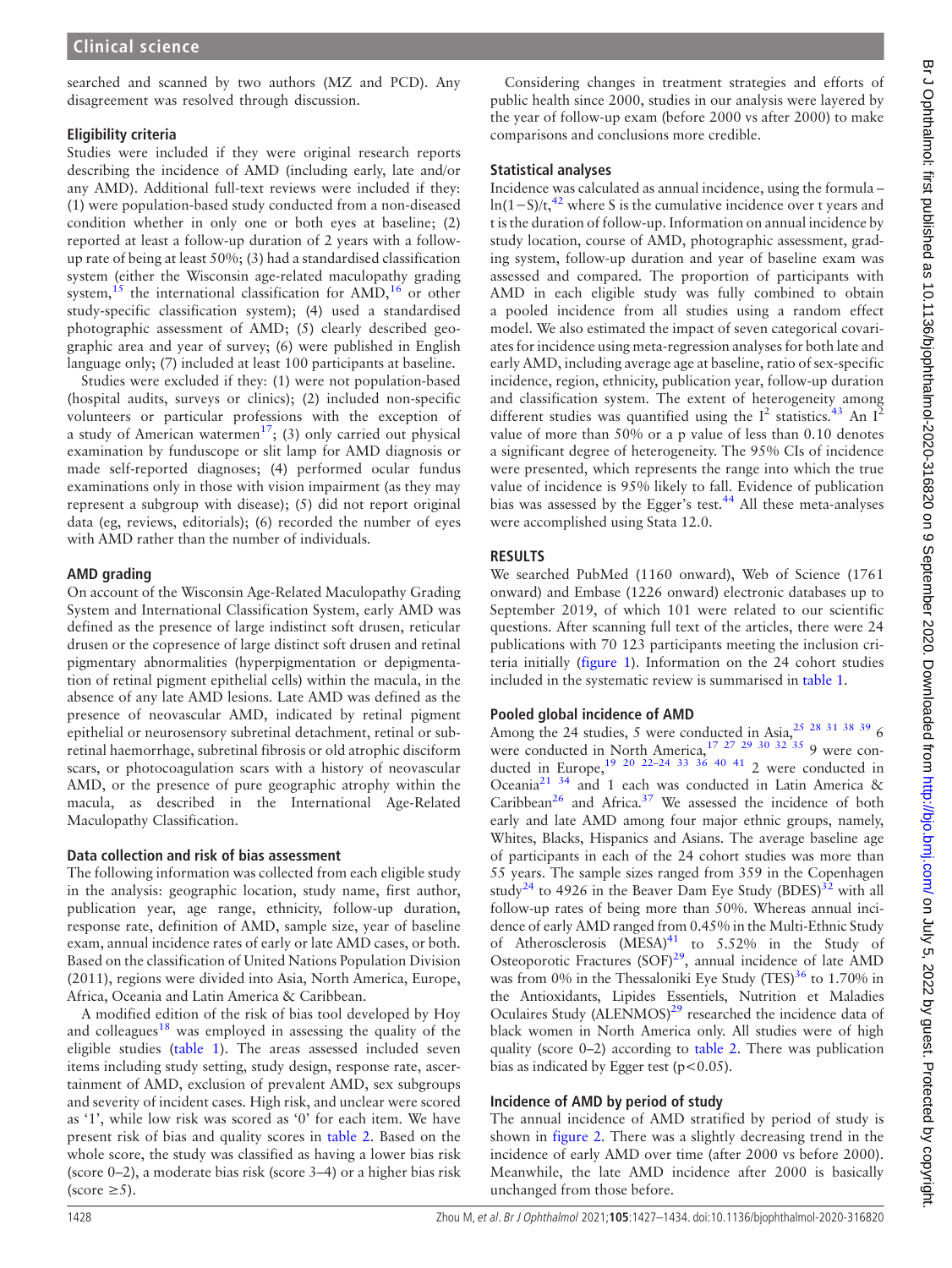<span id="page-2-0"></span>

|                                                                      |                                | Risk of<br>score<br>bias         |                              |                             | $\overline{\phantom{0}}$         | $\circ$                                           |                                                      | $\circ$                      | $\circ$                            | $\sim$                        | $\circ$                         |                                       |                  |                   |                            | $\circ$                              |                |             |                                   | $\circ$                  | $\sim$                    | $\overline{\phantom{0}}$                                             | $\overline{\phantom{0}}$            | $\circ$                                       |           |                  |           |            | Continued |
|----------------------------------------------------------------------|--------------------------------|----------------------------------|------------------------------|-----------------------------|----------------------------------|---------------------------------------------------|------------------------------------------------------|------------------------------|------------------------------------|-------------------------------|---------------------------------|---------------------------------------|------------------|-------------------|----------------------------|--------------------------------------|----------------|-------------|-----------------------------------|--------------------------|---------------------------|----------------------------------------------------------------------|-------------------------------------|-----------------------------------------------|-----------|------------------|-----------|------------|-----------|
|                                                                      |                                | follow-up<br>Year of             | 1990                         | 1989-91                     | 1995-98                          | 1997-99                                           | 1998-2000                                            | 2001                         | 2000-02                            | 1998                          | 1996-2001                       | 1995                                  |                  |                   | 2007                       |                                      | 1991-93        | $2002 - 03$ | 2004-07                           | 2006                     | $2008 - 10$               | $2007 - 11$                                                          | $2007 - 09$                         | $2008 - 10$                                   |           |                  |           |            |           |
|                                                                      | Annual incidence               | Late                             | 0.40                         | 0.75                        | 0.20                             | 0.11                                              | 0.16                                                 | 0.24                         | 1.10                               | 0.04                          | 0.08                            | 0.15                                  | 0.15             | 0.15              | 0.19                       | 1.17                                 | 1.28           | 0.18        | 0.05                              | 0.02                     | 0.20                      | 0.14                                                                 | 0.47                                | 0.11                                          | 0.19      | 0.01             | 0.06      | 0.16       |           |
|                                                                      | (%)                            | Early                            |                              |                             | 1.19                             | 4.22                                              |                                                      | 4.79                         | 2.61                               |                               | 1.50                            | 3.15                                  | 2.88             | 4.11              | 1.41                       | 5.52                                 | 5.78           | 3.65        | 0.61                              | 0.86                     | 0.94                      | 3.06                                                                 | 1.72                                | 0.45                                          | 0.62      | 0.20             | 0.38      | 0.51       |           |
|                                                                      |                                | Late                             | 2.0                          | 4.9                         | $\ddot{1}$                       | 0.5                                               | 0.5                                                  | $\ddot{ }$                   | 14.8                               | 0.4                           | 0.7                             | $\overline{0}$ .                      | $0.\overline{3}$ | $\overline{0}$ .3 | $\overline{1}$ .           | 5.7                                  | 6.2            | 0.9         | 0.2                               | $\overline{0}$ :         | 4.0                       | $\overline{0}$ .                                                     | $6.\overline{8}$                    | 0.9                                           | 1.5       | $\overline{0}$ . | 0.5       | $\ddot{1}$ |           |
|                                                                      | Cumulative<br>incidence<br>(%) | Early                            |                              |                             | 7.4                              | 17.3                                              |                                                      | 21.3                         | 31.5                               |                               | 12.6                            | 5                                     | 5.6              | 7.9               | 11.9                       | 24.1                                 | 25.1           | 16.7        | 2.6                               | 4.2                      | 17.2                      | 14.2                                                                 | 22.7                                | Lņ<br>m                                       | 4.8       | $\frac{6}{1}$    | 3.0       | 4.0        |           |
|                                                                      |                                | Late                             | 50                           | 8                           | 4822                             | 1618                                              | 1424                                                 | 693                          | 297                                | 219                           | 2362                            | 1533                                  | 1156             | 377               | 1391                       | 1710                                 | 1493           | 217         | 3547                              | 3049                     | 1913                      | 2196                                                                 | 2421                                | 3802                                          | 1549      | 949              | 841       | 463        |           |
|                                                                      | Sample<br>size                 | Early                            |                              |                             | 4822                             | 1466                                              |                                                      | 591                          | 254                                |                               | 2070                            | 3087                                  | 2365             | 722               | 1201                       | 1194                                 | 1033           | 161         | 3547                              | 3049                     | 1913                      | 2196                                                                 | 2036                                | 3685                                          | 1486      | 938              | 808       | 453        |           |
|                                                                      | assessment                     | 出                                |                              |                             |                                  | ↘                                                 |                                                      |                              |                                    | ↘                             |                                 |                                       |                  |                   | ↘                          |                                      |                |             | ↘                                 |                          |                           |                                                                      | ゝ                                   |                                               |           |                  |           |            |           |
|                                                                      | AMD                            | ᇎ                                | ↘                            | ↘                           | ↘                                | ↘                                                 | ↘                                                    | ↘                            | ↘                                  | ↘                             |                                 | ↘                                     | ↘                | ↘                 | ↘                          | ↘                                    | ↘              | ↘           | ↘                                 | ↘                        | ↘                         | ↘                                                                    | ゝ                                   | ↘                                             | ↘         | ↘                | ↘         | ↘          |           |
|                                                                      |                                | Grading<br>system                | WARM                         | WARM                        | WARM                             | $\subseteq$                                       | $\subseteq$                                          | $\subseteq$                  | WARM                               | SS                            | SS                              | SS                                    | SS               | SS                | WARM                       | WARM                                 | WARM           | WARM        | WARM                              | $\overline{\phantom{0}}$ | WARM                      | WARM                                                                 | WARM                                | WARM                                          | WARM      | WARM             | WARM      | WARM       |           |
|                                                                      | AMD type                       | Late                             | ゝ                            | ↘                           | ↘                                | ↘                                                 | ↘                                                    | ↘                            | ↘                                  | ↘                             | ↘                               | ↘                                     | ↘                | ↘                 | ↘                          | ↘                                    | ↘              | ↘           | ↘                                 | ↘                        | ↘                         | ↘                                                                    | ↘                                   | ↘                                             | ↘         | ↘                | ↘         | ↘          |           |
|                                                                      |                                | Early<br>₹                       |                              |                             | ↘                                | ↘                                                 |                                                      | ↘                            | ↘                                  |                               | ↘                               | ↘                                     | ↘                | ↘                 | ↘                          | ↘                                    | ↘              | ↘           | ↘                                 | ↘                        | ↘                         | ↘                                                                    | ↘                                   | ↘                                             | ↘         | ↘                | ゝ         | ↘          |           |
|                                                                      | Data by<br>sex                 | щ                                |                              | ↘                           | ↘                                | ↘<br>↘                                            | ↘                                                    | ↘<br>↘                       | ↘<br>↘                             |                               | ↘<br>↘                          | ↘                                     | $\rightarrow$    | ↘                 | ↘<br>↘                     | ↘                                    | ↘              | ↘           | ↘                                 | ↘<br>↘                   | ↘                         | ↘<br>↘                                                               | ↘<br>↘                              | ↘<br>↘                                        | ↘<br>↘    | ↘<br>↘           | ↘<br>↘    | ↘<br>↘     |           |
|                                                                      |                                | Σ                                | ↘                            |                             |                                  | ↘                                                 |                                                      | ↘                            | ↘                                  |                               | ↘                               |                                       |                  |                   |                            |                                      |                |             |                                   | ↘                        |                           | ↘                                                                    | ↘                                   |                                               |           | ↘                | ゝ         | ↘          |           |
|                                                                      |                                | Follow-up<br>duration<br>(years) | $\sqrt{2}$                   | 6.7                         | 6.5                              | 4.5                                               | $\sim$                                               | LO                           | 14.5                               | $\approx$                     | $\sigma$                        | 2                                     | $\sim$           | $\sim$            | $\sigma$                   | 5                                    | $\overline{5}$ | S           | 4.3                               | S                        | $\overline{c}$            | LO                                                                   | $\tilde{=}$                         | $\infty$                                      | $\infty$  | $\infty$         | $\infty$  | $\infty$   |           |
|                                                                      |                                | (years)<br>range<br>Age          | $70+$                        | 84-97                       | $55 - 86 +$                      | $40 - 80 +$                                       | $60 - 80 +$                                          | $50 - 80 +$                  | $60 - 80$                          | $37 - 78$                     | $40 - 70 +$                     | $65 - 86$                             | $65 - 86$        | $65 - 86$         | $40+$                      | $65 - 85 +$                          | $74 - 85 +$    | $65 - 85 +$ | $40 - 80 +$                       | $40 - 70 +$              | $43 - 84$                 | $67+$                                                                | 49+                                 | 45-84                                         | $45 - 85$ | $45 - 86$        | $45 - 87$ | $45 - 88$  |           |
|                                                                      |                                | Ethnicity                        | White                        | White                       | White                            | White                                             | White                                                | White                        | White                              | Asian                         | Black                           |                                       | White            | Black             | Asian                      |                                      | White          | Black       | Hispanic                          | Asian                    | White                     | White                                                                | White                               |                                               | White     | Black            | Hispanic  | Asian      |           |
|                                                                      |                                | Region                           | America<br>North             | Europe                      | Europe                           | Oceania                                           | Europe                                               | Europe                       | Europe                             | Asia                          | America &<br>Caribbean<br>Latin | America<br>North                      |                  |                   | Asia                       | North<br>America                     |                |             | America<br>North                  | Asia                     | America<br>North          | Europe                                                               | Oceania                             | America<br><b>North</b>                       |           |                  |           |            |           |
| Studies of early and late age-related macular degeneration incidence |                                | Study name, region               | Waterman Study, USA          | Melton Mowbray, UK          | Rotterdam Study, the Netherlands | Melbourne Visual Impairment Project,<br>Australia | Pathologies Oculaires Liees a l'Age<br>Study, France | Reykjavik Eye Study, Iceland | Copenhagen City Eye Study, Denmark | napan                         | Barbados Eye Study, Barbados    | Salisbury Eye Evaluation Project, USA |                  |                   | Hisayama Study, Japan      | Study of Osteoporotic Fractures, USA |                |             | Los Angeles Latino Eye Study, USA | Beijing Eye Study, China | Beaver Dam Eye Study, USA | Susceptibility-Reykjavik Study, Iceland<br>The Age, Gene/Environment | Blue Mountains Eye Study, Australia | Multi-Ethnic Study of Atherosclerosis,<br>USA |           |                  |           |            |           |
| Table 1                                                              |                                | First author, year               | Bressler, 1995 <sup>17</sup> | Sparrow, 1997 <sup>19</sup> | vanLeeuwen, 2003 <sup>20</sup>   | Mukesh, 2004 <sup>21</sup>                        | Delcourt, 2005 <sup>22</sup>                         | Jonasson, 2005 <sup>23</sup> | Buch, 2005 <sup>24</sup>           | Kashiwagi, 2005 <sup>25</sup> | Leske, 2006 <sup>26</sup>       | Chang, 2008 <sup>27</sup>             |                  |                   | Yasuda, 2009 <sup>28</sup> | Coleman, 2010 <sup>29</sup>          |                |             | Choudhury, 2011 <sup>30</sup>     | You, 2012 <sup>31</sup>  | Klein, 2013 <sup>32</sup> | Jonasson, 2014 <sup>33</sup>                                         | Joachim, 2015 <sup>34</sup>         | Fisher, 2016 <sup>35</sup>                    |           |                  |           |            |           |

Zhou M, et al. Br J Ophthalmol 2021;**105**:1427–1434. doi:10.1136/bjophthalmol-2020-316820 1429

## **Clinical science**

Br J Ophthalmol: first published as 10.1136/bjophthalmol-2020-316820 on 9 September 2020. Downloaded from http://bjo.bmj.com/ on July 5, 2022 by guest. Protected by copyright. Br Johnalmol: first published as 10.1136/bjophthalmol-2020-316820 on 9 September 2020. Downloaded from <http://bjo.bmj.com/> on July 5, 2022 by guest. Protected by copyright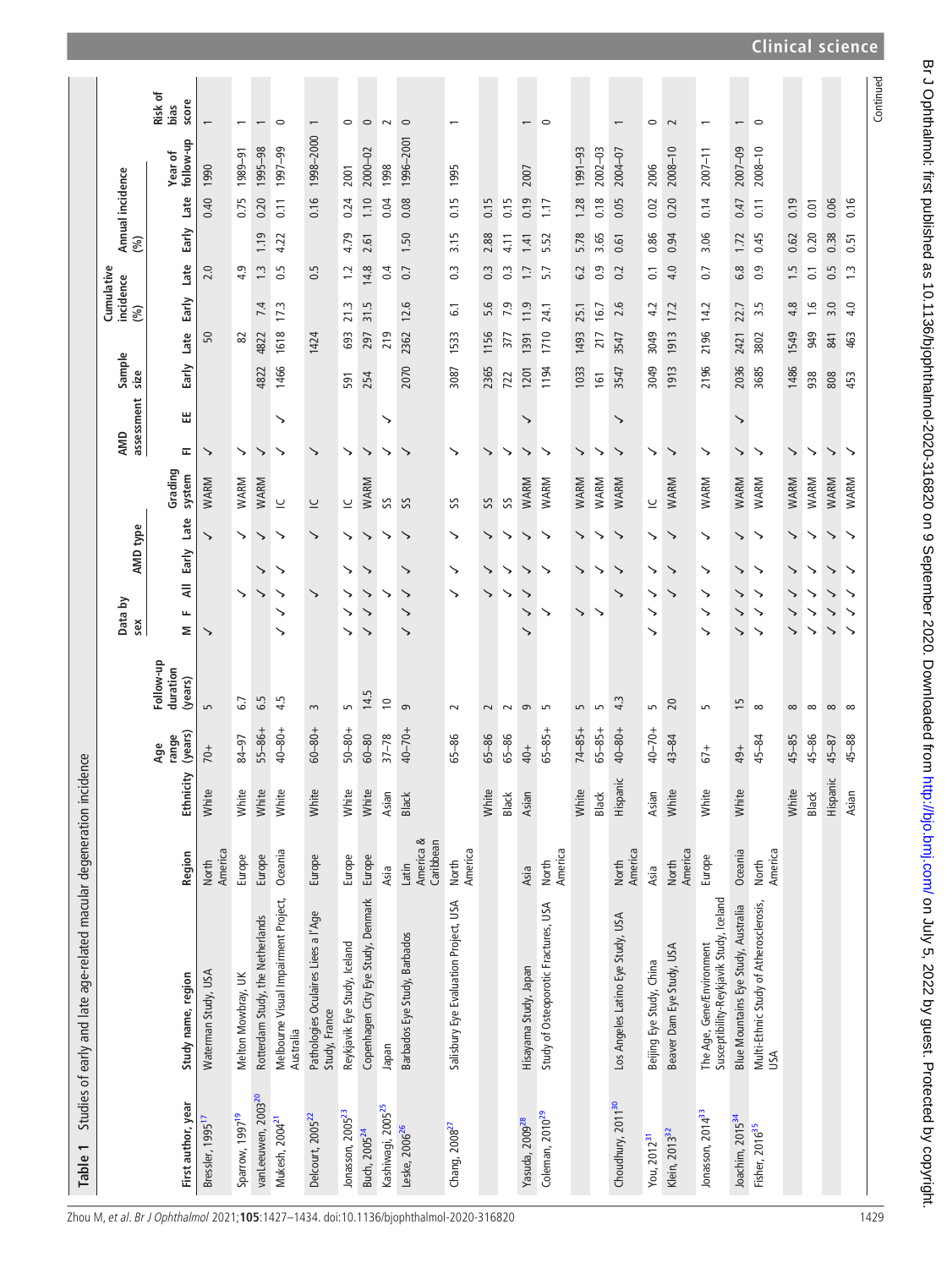| Table 1 Continued              |                                                                                                                                                                                 |        |                   |             |                     |                |                                                                                                                                                                                                                                                                                                                                                                                                                                  |                                         |     |                 |                                      |           |                  |                 |      |                                                       |               |
|--------------------------------|---------------------------------------------------------------------------------------------------------------------------------------------------------------------------------|--------|-------------------|-------------|---------------------|----------------|----------------------------------------------------------------------------------------------------------------------------------------------------------------------------------------------------------------------------------------------------------------------------------------------------------------------------------------------------------------------------------------------------------------------------------|-----------------------------------------|-----|-----------------|--------------------------------------|-----------|------------------|-----------------|------|-------------------------------------------------------|---------------|
|                                |                                                                                                                                                                                 |        |                   |             |                     |                |                                                                                                                                                                                                                                                                                                                                                                                                                                  |                                         |     |                 |                                      |           | Cumulative       |                 |      |                                                       |               |
|                                |                                                                                                                                                                                 |        |                   |             |                     | Data by<br>sex | AMD type                                                                                                                                                                                                                                                                                                                                                                                                                         |                                         | AMD | assessment size | Sample                               |           | incidence<br>(%) |                 | (%)  | Annual incidence                                      |               |
|                                |                                                                                                                                                                                 |        |                   | Age         | Follow-up           |                |                                                                                                                                                                                                                                                                                                                                                                                                                                  |                                         |     |                 |                                      |           |                  |                 |      |                                                       | Risk of       |
| First author, year             | Study name, region                                                                                                                                                              | Region | Ethnicity (years) | range       | duration<br>(years) |                |                                                                                                                                                                                                                                                                                                                                                                                                                                  | M F All Early Late system FI<br>Grading |     | W               |                                      |           |                  |                 |      | Early Late Early Late Early Late follow-up<br>Year of | score<br>bias |
| Founti, 2016 <sup>36</sup>     | Thessaloniki Eye Study, Greece                                                                                                                                                  | Europe | White             | $60+$       | 11.6                |                |                                                                                                                                                                                                                                                                                                                                                                                                                                  |                                         |     |                 |                                      | 1078      |                  | 5.4             |      | $0.48$ 2011-14                                        |               |
| Bastawrous, 2017 <sup>37</sup> | Nakuru Eye Disease Cohort Study,<br>Kenya                                                                                                                                       | Africa | Black             | $50 - 80 +$ |                     | ノンノノ           |                                                                                                                                                                                                                                                                                                                                                                                                                                  |                                         |     |                 | 1282                                 | 1282 15.8 |                  | 0.0 2.86        |      | $0.002013 - 14$                                       |               |
| Cheung, 2017 <sup>38</sup>     | Singapore Malay Eye Study, Singapore Asia                                                                                                                                       |        | Asian             | $40 - 70 +$ | م                   |                | $\begin{array}{cccccccccccccc} \sqrt{2} & \sqrt{2} & \sqrt{2} & \sqrt{2} & \sqrt{2} & \sqrt{2} & \sqrt{2} & \sqrt{2} & \sqrt{2} & \sqrt{2} & \sqrt{2} & \sqrt{2} & \sqrt{2} & \sqrt{2} & \sqrt{2} & \sqrt{2} & \sqrt{2} & \sqrt{2} & \sqrt{2} & \sqrt{2} & \sqrt{2} & \sqrt{2} & \sqrt{2} & \sqrt{2} & \sqrt{2} & \sqrt{2} & \sqrt{2} & \sqrt{2} & \sqrt{2} & \sqrt{2} & \sqrt{2} & \sqrt{2} & \sqrt{2} & \sqrt{2} & \sqrt{2} &$ | WARM                                    |     |                 | 1729 1803                            |           | 5.9              | $0.8$ 1.01 0.13 |      | $2010 - 12$                                           |               |
| Foo, 2018 <sup>39</sup>        | Singapore Indian Eye Study, Singapore Asia                                                                                                                                      |        | Asian             | $40+$       |                     |                |                                                                                                                                                                                                                                                                                                                                                                                                                                  | WARM                                    |     |                 | 2105                                 | 2105      | 5.1              | 0.5             | 0.87 | $2013 - 15$<br>0.08                                   |               |
| Saunier, 2018 <sup>40</sup>    | Nutrition et Maladies Oculaires Study,<br>Antioxydants, Lipides Essentiels,<br>France                                                                                           | Europe | White             | $73 - 80 +$ | $\frac{8}{3}$       |                |                                                                                                                                                                                                                                                                                                                                                                                                                                  |                                         |     |                 | 659                                  | 659 18.2  |                  |                 |      | 6.8 5.29 1.85 2010-12                                 |               |
| Farinha, 2019 <sup>41</sup>    | Epidemiologic Coimbra Eye Study,<br>Portugal                                                                                                                                    | Europe | White             | $55 - 84 +$ | 6.5                 |                |                                                                                                                                                                                                                                                                                                                                                                                                                                  |                                         |     |                 | $\sqrt{ }$ $\sqrt{ }$ 1479 1607 10.7 |           |                  |                 |      | $0.8$ $1.74$ $0.12$ $2016-18$                         |               |
|                                | EE, eye examination; F, female; FI, fundus imaging; IC, InternationalClassification System; M, male; SS, study specific; WARM, Wisconsin Age-RelatedMaculopathy Grading System. |        |                   |             |                     |                |                                                                                                                                                                                                                                                                                                                                                                                                                                  |                                         |     |                 |                                      |           |                  |                 |      |                                                       |               |

<span id="page-3-0"></span>

| Table 2              | Risk of bias items assessed in the included studies |                     |                      |
|----------------------|-----------------------------------------------------|---------------------|----------------------|
|                      |                                                     | Low risk of<br>bias | High risk of<br>bias |
| <b>Study setting</b> |                                                     |                     |                      |
|                      | Population or community                             | $\mathbf{0}$        |                      |
| Clinic or hospital   |                                                     |                     | 1                    |
| Study design         |                                                     |                     |                      |
| Prospective cohort   |                                                     | $\Omega$            |                      |
| Retrospective cohort |                                                     | −                   | 1                    |
| <b>Response rate</b> |                                                     |                     |                      |
| >75%                 |                                                     | $\mathbf{0}$        |                      |
| < 75%                |                                                     |                     | 1                    |
|                      | <b>Ascertainment of AMD</b>                         |                     |                      |
| Retinal photographs  |                                                     | $\overline{0}$      |                      |
|                      | Ophthalmoscopy, slit-lamp biomicroscopy             |                     | 1                    |
|                      | <b>Exclusion of prevalent AMD</b>                   |                     |                      |
| at baseline          | Documented excluding those with prevalent AMD       | $\mathbf{0}$        |                      |
| Not documented       |                                                     |                     | 1                    |
| Sex subgroups        |                                                     |                     |                      |
| Reported             |                                                     | $\overline{0}$      |                      |
| Not reported         |                                                     |                     | 1                    |
|                      | <b>Severity of incident cases</b>                   |                     |                      |
| Reported             |                                                     | $\mathbf{0}$        |                      |
| Not reported         |                                                     |                     | 1                    |

## Incidence of AMD by region

There was worldwide variation in the incidence of AMD. Geographically, the incidence of late AMD higher in Europe (0.26%, 95% CI 0.17% to 0.45%) than in other regions. Meanwhile, the lowest incidence of early AMD occurred in Asia (1.02%, 95% CI 0.81% to 1.29%). Africans had both the highest incidence of early AMD (2.85%, 95% CI 2.46% to 3.32%) and the lowest incidence of late AMD (0%).

## Incidence of AMD by ethnicity

[Figure 3](#page-5-0) summarises the ethnicity-specific and pooled global incidence of AMD. The pooled global incidences of early and late AMD were 1.59% (95% CI: 1.12% to 2.10%,  $I^2 = 98.5\%$ , p<0.001) and 0.19% (95% CI: 0.13% to 0.28%,  $I^2 = 96.2\%$ , p<0.001), respectively. Whites had the highest incidence of early AMD (2.36%, 95% CI 1.61% to 3.46%), followed by Blacks (1.73%, 95% CI 0.93% to 3.21%), Asians (0.93%, 95% CI 0.72% to 1.19%) and Hispanics (0.50%, 95% CI 0.31% to 0.79%). Meanwhile, annual incidence of late AMD in studies was 0.33% (95% CI 0.20% to 0.53%) in Whites, 0.10% (95% CI 0.06% to 0.17%) in Asians, 0.08% (95% CI 0.04% to 0.18%) in Blacks and 0.05% (95% CI 0.03% to 0.10%) in Hispanics.

## Meta-regression

The associations of seven categorical covariates with both late and early AMD were examined using meta-regression analyses and the results are shown in [table 3.](#page-5-1) In the meta-regression analyses, average age at baseline was significantly associated with the annual incidence of early AMD ( $p=0.01$ ). Ethnicity  $(p=0.025)$  was also found to be associated with annual incidence of early AMD. With regard to annual incidence of late AMD, average age at baseline ( $p=0.001$ ), gender ( $p=0.011$ ), region  $(p=0.043)$  and ethnicity  $(p=0.001)$  were significant associates.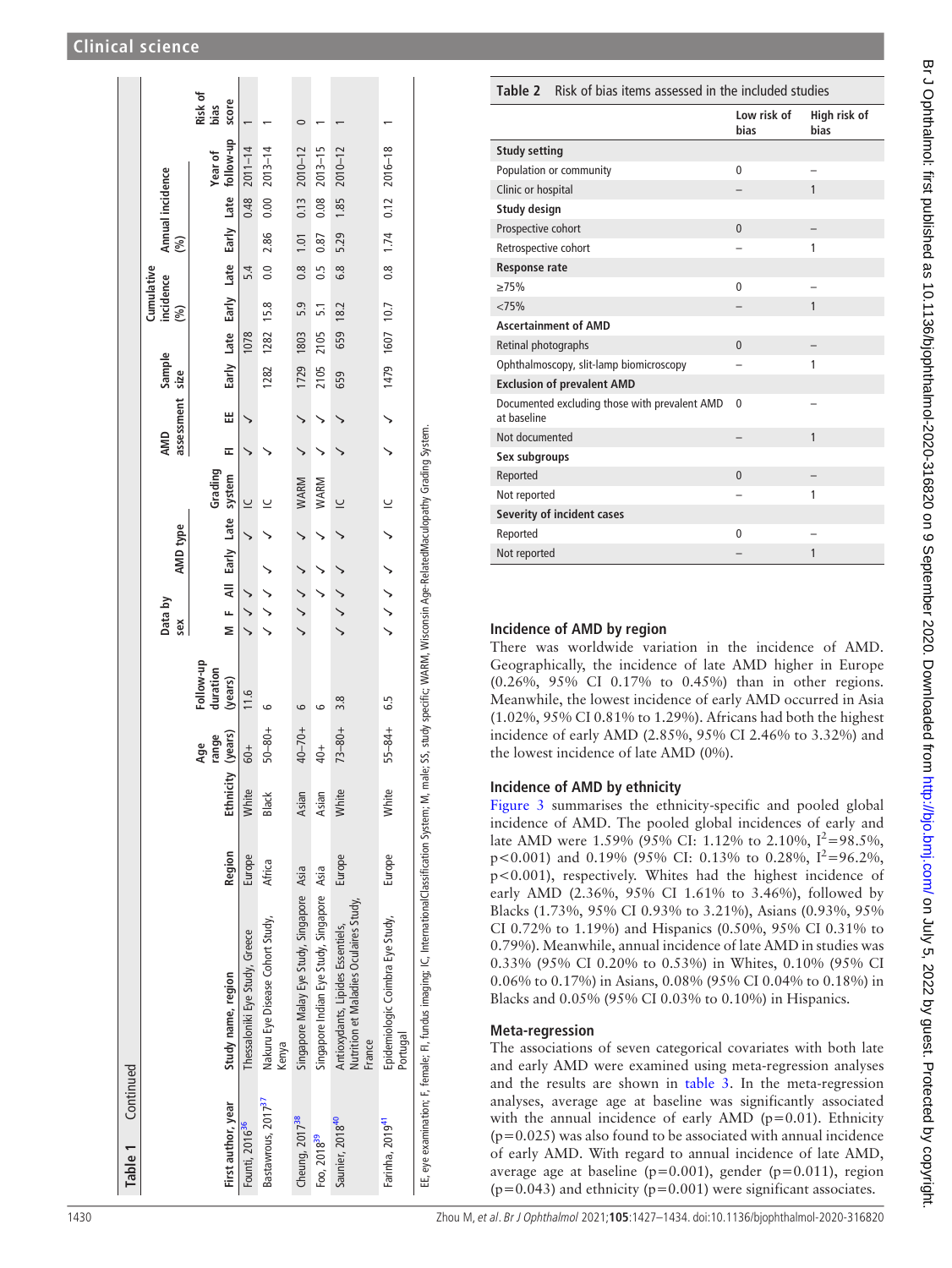<span id="page-4-0"></span>

**Figure 1** Selection process of articles in the review  $(n=24)$ .

## **DISCUSSION**

In this systematic review and meta-analysis, we reported that the pooled global annual incidences of early and late AMD were 1.59% and 0.19%, respectively. The annual incidence rate of both early and late AMD was found to be highest in Europeans. Average age at baseline, ethnicity, region and gender were predictors for incident late AMD while only average age at baseline and ethnicity were associated with incident early AMD. These findings may be a useful guide for the precise projection of global burden of AMD.

Understanding the worldwide geographic distribution of incidence is crucial for developing global strategies for disease prevention. It is interesting to observe a higher incidence of early but a lower incidence of late AMD in Africa. The high incidence of early AMD in Africa may be a result of the higher UV radiation exposure,<sup>45–[49](#page-7-10)</sup> stronger genetic predisposition<sup>[50](#page-7-11)</sup> or greater susceptibility<sup>[51](#page-7-12)</sup> to inflammation. However, there were limited studies conducted in Africa and the conclusion is far from conclusive. Compared with Asia, the pooled incidence of early and late AMD was higher in Europe and Oceania, where the main residents are of white descent. Among the four major ethnic groups, the annual incidence of AMD is highest among whites, in concordance with the results of previous studies.<sup>[7 9 52 53](#page-6-4)</sup> The reasons which could explain the ethnic variations remain unclear.<sup>[35](#page-7-6)</sup> One possible explanation is that there is less protective melanin in the pigmented retinal pigment epithelium and choroid in Whites than in other ethnic groups.<sup>[54](#page-7-13)–56</sup> The melanin can act as a free radical scavenger and may also inhibit the leakage, migration or proliferation of endothelial cells. Other possible explanations involve the disparities in the frequency of genetic markers (eg, CHF(1q25-31) and ARMS2/HTRA1(10q26))<sup>[55 56](#page-7-14)</sup> and the exposure of AMD-related environmental factors.  $57 58$ 

<span id="page-4-1"></span>

Figure 2 Annual incidence of AMD stratified by the year of follow-up exam (%). A, early AMD; B, late AMD.

The result of meta-regression indicates that different demographic age-sex structure between regions may lead to the heterogeneity. In this way, the number of new cases could differ significantly in different regions with the same late AMD incidence. As for the gender difference in late AMD incidence, it mainly result from the higher incidence of neovascular age-related macular degeneration (NVAMD) in women than men, which has been supported by several cohort studies.<sup>21 24 29 40 59-61</sup> We provided several explanations for this observation. With regard to gender difference, while hormonal/menopausal aetiologies may play an important role in this process,  $62$  the relationship between NVAMD and stoke, both of which women have a higher incidence at older age, may also be an explanation. $62-64$  $62-64$  As related studies reported, NVAMD and stroke actually share common potential vascular risk factors,  $65$  pathogenic mechanisms,  $63$  and possibly even genetic determinants (eg, APOE genes).<sup>[66](#page-7-19)–68</sup> For example, a higher the stroke incidence could be observed in older women when NVAMD generally first occurs.<sup>[69](#page-7-20)</sup> In other words, there may be a potential unknown mechanism for this gender difference. Besides, survival bias may also lead to the gender difference on account of the finding that the reduced non-participants were more likely to be men who had already died of a stroke or had early AMD at baseline.

In our analysis, we found that there was no obvious upward or downward trend of early and late incidence of AMD over time, consistent with the data of the National Health and Nutrition Examination Survey, $70$  which indicated that the downward trend of AMD might be explained by the differences in methodological issues.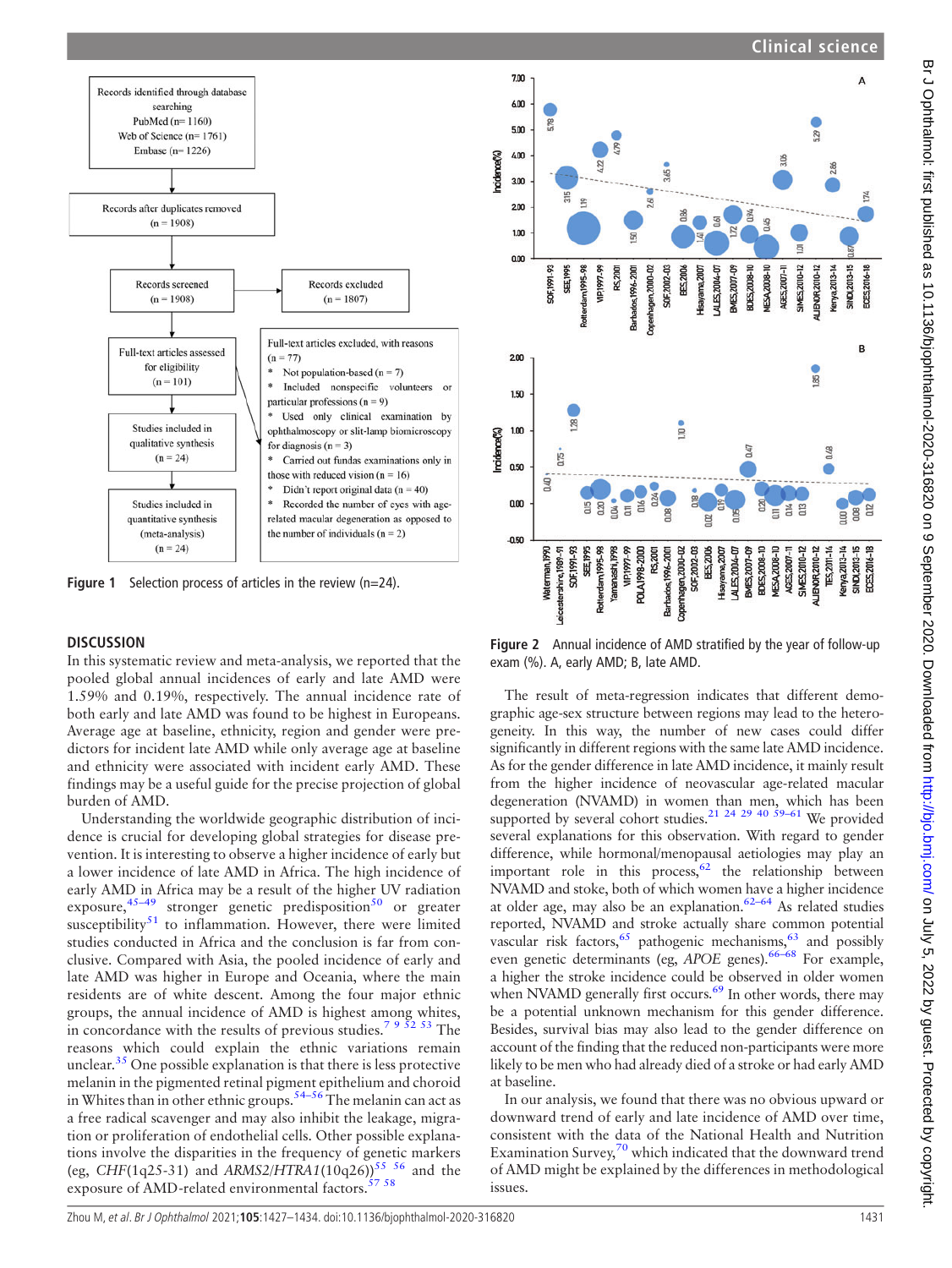## **Clinical science**

<span id="page-5-0"></span>



<span id="page-5-1"></span>

| Results of meta-regression analysis<br>Table 3   |                             |                               |                |         |
|--------------------------------------------------|-----------------------------|-------------------------------|----------------|---------|
| Factor                                           | Number of study populations | <b>Regression coefficient</b> | 95% CI         | P value |
| <b>Early AMD</b>                                 |                             |                               |                |         |
| Average age of the sample population             | 16                          | 1.055                         | 1.015, 1.097   | 0.010   |
| Ratio of sex-specific incidence (female vs male) | $\overline{7}$              | 2.258                         | 0.043, 117.799 | 0.619   |
| Region (Europe vs the rest of the world)         | 19                          | 1.854                         | 0.880, 3.905   | 0.098   |
| Ethnicity (white vs others)                      | 24                          | 2.235                         | 1.117, 4.469   | 0.025   |
| Publication year (after 2010 vs not)             | 19                          | 0.643                         | 0.305, 1.355   | 0.228   |
| Follow-up duration (less than 7 years vs not)    | 19                          | 0.597                         | 0.278, 1.282   | 0.172   |
| Classification system (WARM vs others)           | 19                          | 0.521                         | 0.263, 1.032   | 0.060   |
| Late AMD                                         |                             |                               |                |         |
| Average age of the sample population             | 18                          | 1.093                         | 1.045, 1.144   | 0.001   |
| Ratio of sex-specific incidence (female vs male) | 8                           | 6.456                         | 1.769, 23.561  | 0.011   |
| Region (Europe vs the rest of the world)         | 23                          | 2.534                         | 1.033, 6.220   | 0.043   |
| Ethnicity (white vs others)                      | 28                          | 4.029                         | 1.951, 8.320   | 0.001   |
| Publication year (after 2010 vs not)             | 23                          | 0.963                         | 0.363, 2.558   | 0.937   |
| Follow-up duration (less than 7 years vs not)    | 23                          | 1.183                         | 0.429, 3.263   | 0.734   |
| Classification system (WARM vs others)           | 23                          | 1.499                         | 0.568, 3.955   | 0.396   |

Our systematic review and meta-analysis updates two earlier incidence reviews which only focused in whites $1171$  by summarising the incidence of AMD globally and the public health implications of the findings might be considerable. In these two previous publications, the annual incidence of late AMD was 0.35% in American whites and 0.14% in Europeans, consistent

with our results of late AMD. However, apart from age, we also found that region and ethnicity were associated with the incidence of late AMD compared with these two reviews.

Our findings also suggest that counties in Europe and Oceania might need to increase the allocation of health services to visual impairment and blindness caused by AMD, because of the highest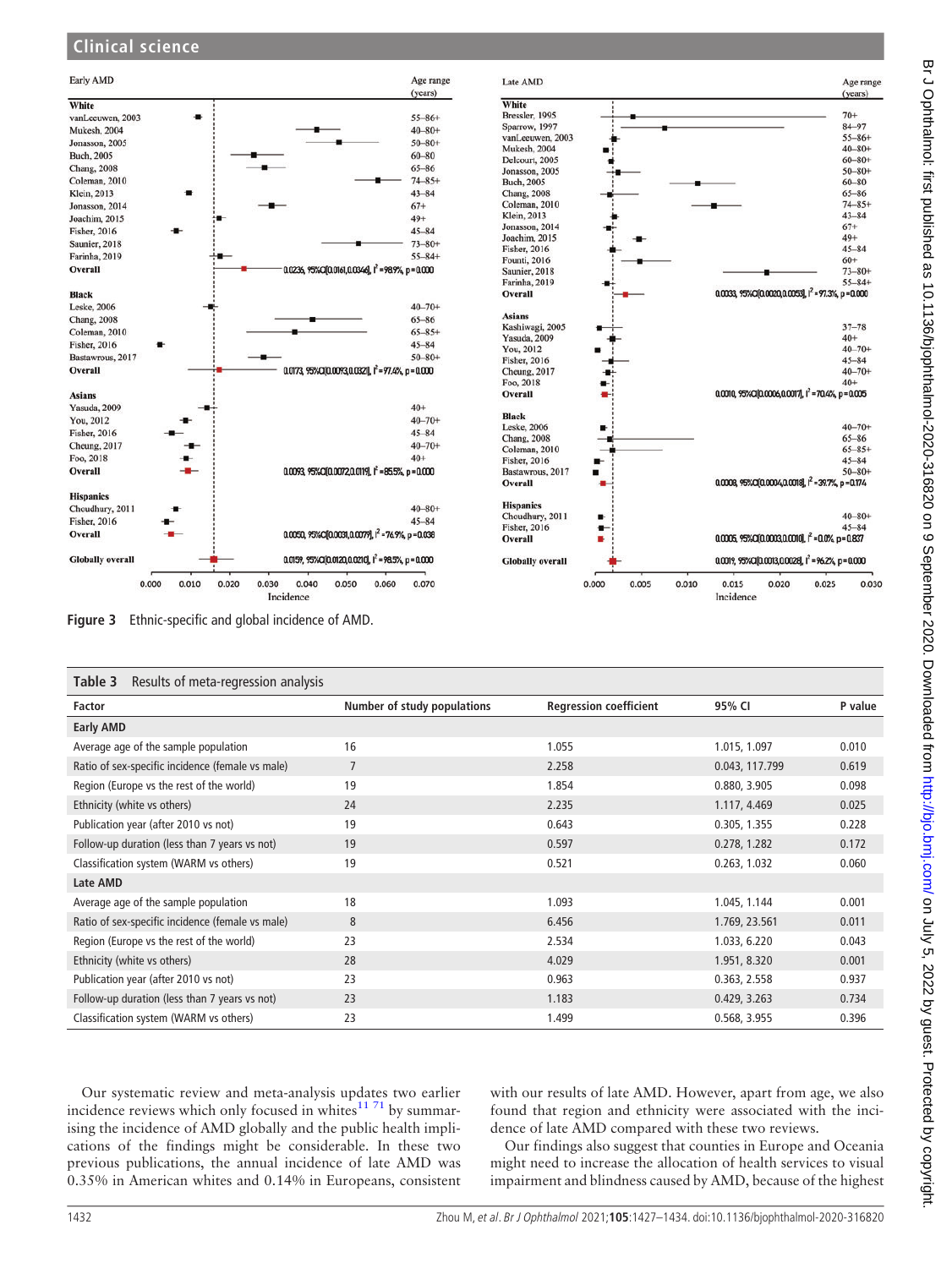## **Clinical science**

incidence of AMD in these regions. The increase of AMD incidence among developing countries also needs to be noted, as most of them residing in developing counties and have limited access to the expensive therapeutic approach such as the anti-VEGF treatment. Besides, the differences of incidences between different age and gender were also of research and epidemiological significance. From a research perspective, this finding could act as an evidence supporting that the absence of adjustment of incidence according to age-sex structure of population may result in the failure to conduct the conjoint analysis of AMD. In epidemiology, if different age and gender may lead to different numbers of incidences, could early health prevention be carried out for specific population to avoid the disease? In other words, once these problems are resolved, the present limited understanding of the etiological and risk factors of AMD is expected to flourish.

The strengths of our systematic review and meta-analysis are the use of fundus photography and standardised systems to assess AMD and the including of studies with relatively high quality. However, the review has several limitations. First of all, there were limited studies reporting the incidence of AMD in Latin America & Caribbean and Africa. Thus, the actual incidence in these areas is still unclear and more studies of high quality are warranted in these areas. In addition, annual incidence was estimated directly from aggregated data of cumulative incidence and average follow-up duration, which could make less accuracy in the estimation, extremely for populations with high rate of other morbidity and mortality and for a disease increasing non-linearly with age. The average follow-up duration was not usually given accurately in studies, which could also account for this deviation.

In summary, this systematic review offers a latest overview of the incidence of AMD globally. There is substantial evidence supporting a higher incidence of both early and late AMD in individuals of European descent. In addition, gender should be taken into full consideration when comparing the incidence of late disease among different studies. These findings provide vital guidance for the design and accomplishment of public health approaches such as screening programmes in both specific geographic locations and racial groups, as well as worldwide.

Contributors XFZ and CWP contributed substantially to the conception and design of this paper. MZ and PCD conducted the literature searches and extracted the data from published papers. MZ, PCD and JHL drafted the paper and carried out the statistical analysis.

Funding This study was supported by the Priority Academic Program Development of Jiangsu Higher Education Institutions (PAPD).

Competing interests None declared.

Provenance and peer review Not commissioned; externally peer reviewed.

Data availability statement Data are available upon reasonable request.

## ORCID iD

Chen-Wei Pan <http://orcid.org/0000-0003-3362-4613>

## **REFERENCES**

- <span id="page-6-0"></span>1 Mitchell P, Smith W, Attebo K, et al. Prevalence of age-related maculopathy in Australia. The Blue Mountains Eye Study. [Ophthalmology](https://dx.doi.org/10.1016/S0161-6420(95)30846-9) 1995;102:1450-60.
- 2 Klaver CC, Assink JJ, van Leeuwen R, et al. Incidence and progression rates of age-related maculopathy: the Rotterdam Study. Invest Ophthalmol Vis Sci 2001;42:2237–41.
- 3 Friedman DS, O'Colmain BJ, Munoz B, et al. prevalence of age-related macular degeneration in the United States. [arch ophthalmol](https://dx.doi.org/10.1001/archopht.122.4.564) 2004;122:564-72.
- <span id="page-6-1"></span>4 Rein DB, Wittenborn JS, Zhang X, et al. forecasting age-related macular degeneration through the year 2050: the potential impact of new treatments. [Arch Ophthalmol](https://dx.doi.org/10.1001/archophthalmol.2009.58) 2009;127:533–40.
- <span id="page-6-2"></span>5 Miller JW, Le Couter J, Strauss EC, et al. Vascular endothelial growth factor a in intraocular vascular disease. [Ophthalmology](https://dx.doi.org/10.1016/j.ophtha.2012.07.038) 2013;120:106-14.
- <span id="page-6-3"></span>6 Hussain RM, Hariprasad SM, Ciulla TA. Treatment burden in neovascular AMD: visual acuity outcomes are associated with anti-VEGF injection frequency. [Ophthalmic Surg](https://dx.doi.org/10.3928/23258160-20170928-01) [Lasers Imaging Retina](https://dx.doi.org/10.3928/23258160-20170928-01) 2017;48:780-4.
- <span id="page-6-4"></span>7 Wong WL, Su X, Li X, et al. Global prevalence of age-related macular degeneration and disease burden projection for 2020 and 2040: a systematic review and meta-analysis. [Lancet Global Health](https://dx.doi.org/10.1016/S2214-109X(13)70145-1) 2014;2:e106–16.
- 8 Rudnicka AR, Jarrar Z, Wormald R, et al. Age and gender variations in age-related macular degeneration prevalence in populations of European ancestry: a meta-analysis. [Ophthalmology](https://dx.doi.org/10.1016/j.ophtha.2011.09.027) 2012;119:571-80.
- 9 Klein R, Klein BE, Knudtson MD, et al. Prevalence of age-related macular degeneration in 4 racial/ethnic groups in the multi-ethnic study of atherosclerosis. [Ophthalmology](https://dx.doi.org/10.1016/j.ophtha.2005.12.013) 2006;113:373–80.
- 10 Colijn JM, Buitendijk GHS, Prokofyeva E, et al. Prevalence of age-related macular degeneration in Europe: the past and the future. [Ophthalmology](https://dx.doi.org/10.1016/j.ophtha.2017.05.035) 2017;124:1753-63.
- <span id="page-6-5"></span>11 Rudnicka AR, Kapetanakis VV, Jarrar Z, et al. Incidence of late-stage age-related macular degeneration in American whites: systematic review and meta-analysis. [Am](https://dx.doi.org/10.1016/j.ajo.2015.04.003) [J Ophthalmol](https://dx.doi.org/10.1016/j.ajo.2015.04.003) 2015;160:85–93 e3.
- <span id="page-6-6"></span>12 Ye H, Zhang Q, Liu X, et al. Prevalence of age-related macular degeneration in an elderly urban chinese population in China: the Jiangning Eye Study. *[Invest Ophthalmol](https://dx.doi.org/10.1167/iovs.14-14899)* [Vis Sci](https://dx.doi.org/10.1167/iovs.14-14899) 2014;55:6374–80.
- <span id="page-6-7"></span>13 Stroup DF, Berlin JA, Morton SC, et al. Meta-analysis of observational studies in epidemiology: a proposal for reporting. Meta-analysis of observational studies in epidemiology (MOOSE) group. [JAMA](https://dx.doi.org/10.1001/jama.283.15.2008) 2000;283:2008-12.
- <span id="page-6-8"></span>14 Moher D, Liberati A, Tetzlaff J, et al. Preferred reporting items for systematic reviews and meta-analyses: the PRISMA statement. [PLoS Med](https://dx.doi.org/10.1371/journal.pmed.1000097) 2009;6:e1000097.
- <span id="page-6-9"></span>15 Klein R, Davis MD, Magli YL, et al. Wisconsin. [Ophthalmology](https://dx.doi.org/10.1016/s0161-6420(91)32186-9) 1991;98:1128-34.
- <span id="page-6-10"></span>16 Bird AC, Bressler NM, Bressler SB, et al. An international classification and grading system for age-related maculopathy and age-related macular degeneration. The International ARM Epidemiological Study Group. [Surv Ophthalmol](https://dx.doi.org/10.1016/S0039-6257(05)80092-X) 1995;39:367–74.
- <span id="page-6-11"></span>17 Bressler NM, Munoz B, Maguire MG, et al. Five-year incidence and disappearance of drusen and retinal pigment epithelial abnormalities. Waterman study. [Arch Ophthalmol](https://dx.doi.org/10.1001/archopht.1995.01100030055022) 1995;113:301–8.
- <span id="page-6-12"></span>18 Hoy D, Brooks P, Woolf A, et al. Assessing risk of bias in prevalence studies: modification of an existing tool and evidence of interrater agreement. [J Clin Epidemiol](https://dx.doi.org/10.1016/j.jclinepi.2011.11.014) 2012;65:934-9.
- <span id="page-6-14"></span>19 Sparrow JM, Dickinson AJ, Duke AM, et al. Seven year follow-up of age-related maculopathy in an elderly British population. [Eye](https://dx.doi.org/10.1038/eye.1997.67) 1997;11:315-24.
- <span id="page-6-20"></span>20 van Leeuwen R, Klaver CC, Vingerling JR, et al. The risk and natural course of age-related maculopathy: follow-up at 6 1/2 years in the Rotterdam study. [Arch](https://dx.doi.org/10.1001/archopht.121.4.519) [Ophthalmol \(Chicago, IL: 1960\)](https://dx.doi.org/10.1001/archopht.121.4.519) 2003;121:519–26.
- <span id="page-6-15"></span>21 Mukesh BN, Dimitrov PN, Leikin S, et al. Five-year incidence of age-related maculo-pathy: the visual impairment project. [Ophthalmology](https://dx.doi.org/10.1016/j.ophtha.2003.08.042) 2004;111:1176-82.
- <span id="page-6-21"></span>22 Delcourt C, Lacroux A, Carriere I. The three-year incidence of age-related macular degeneration: the "Pathologies Oculaires Liees a l'Age" (POLA) prospective study. [Ophthalmic Epidemiol](https://dx.doi.org/10.1016/j.ajo.2005.05.002) 2005;140:924–6.
- <span id="page-6-22"></span>23 Jonasson F, Arnarsson A, Peto T, et al. 5-Year incidence of age-related maculopathy in the Reykjavik Eye Study. [Ophthalmology](https://dx.doi.org/10.1016/j.ophtha.2004.07.020) 2005;112:132-8.
- <span id="page-6-17"></span>24 Buch H, Nielsen NV, Vinding T, et al. 14-year incidence, progression, and visual morbidity of age-related maculopathy: the Copenhagen City Eye Study. [Ophthalmology](https://dx.doi.org/10.1016/j.ophtha.2004.11.040) 2005;112:787–98.
- <span id="page-6-13"></span>25 Kashiwagi K, Shibuya T, Tsukahara S. De novo age-related retinal disease and intraocular-pressure changes during a 10-year period in a Japanese adult population. [Jpn J Ophthalmol](https://dx.doi.org/10.1007/s10384-004-0143-2) 2005;49:36-40.
- <span id="page-6-16"></span>26 Leske MC, Wu SY, Hennis A, et al. Nine-year incidence of age-related macular degeneration in the Barbados Eye Studies. [Ophthalmology](https://dx.doi.org/10.1016/j.ophtha.2005.08.012) 2006;113:29-35.
- <span id="page-6-23"></span>27 Chang MA, Bressler SB, Munoz B, et al. Racial differences and other risk factors for incidence and progression of age-related macular degeneration: Salisbury Eye Evaluation (SEE) project. [Invest Ophthalmol Vis Sci](https://dx.doi.org/10.1167/iovs.07-1584) 2008;49:2395–402.
- <span id="page-6-24"></span>28 Yasuda M, Kiyohara Y, Hata Y, et al. Nine-year incidence and risk factors for age-related macular degeneration in a defined Japanese population. the Hisayama Study. [Ophthalmology](https://dx.doi.org/10.1016/j.ophtha.2009.04.017) 2009;116:2135–40.
- <span id="page-6-19"></span>29 Coleman AL, Seitzman RL, Cummings SR, et al. The association of smoking and alcohol use with age-related macular degeneration in the oldest old: the study of osteoporotic fractures. [Am J Ophthalmol](https://dx.doi.org/10.1016/j.ajo.2009.07.025) 2010;149:160–9.
- <span id="page-6-25"></span>30 Choudhury F, Varma R, McKean-Cowdin R, et al. Risk factors for four-year incidence and progression of age-related macular degeneration: the Los Angeles Latino Eye Study. [Am J Ophthalmol](https://dx.doi.org/10.1016/j.ajo.2011.02.025) 2011;152:0–395.
- <span id="page-6-26"></span>31 You QS, Xu L, Yang H, et al. Five-year incidence of age-related macular degeneration: the Beijing eye study. [Ophthalmology](https://dx.doi.org/10.1016/j.ophtha.2012.06.043) 2012;119:2519-25.
- <span id="page-6-18"></span>32 Klein R, Lee KE, Gangnon RE, et al. Incidence of visual impairment over a 20-year period: the Beaver Dam Eye Study. [Ophthalmology](https://dx.doi.org/10.1016/j.ophtha.2012.11.041.) 2013;120:1210-19.
- <span id="page-6-27"></span>33 Jonasson F, Fisher DE, Eiriksdottir G, et al. Five-year incidence, progression, and risk factors for age-related macular degeneration: the age, gene/environment susceptibility study. [Ophthalmology](https://dx.doi.org/10.1016/j.ophtha.2014.03.013) 2014;121:1766–72.
- <span id="page-6-28"></span>34 Joachim N, Mitchell P, Burlutsky G, et al. The incidence and progression of age-related macular degeneration over 15 years: the Blue Mountains Eye Study. [Ophthalmology](https://dx.doi.org/10.1016/j.ophtha.2015.08.002) 2015;122:2482–9.